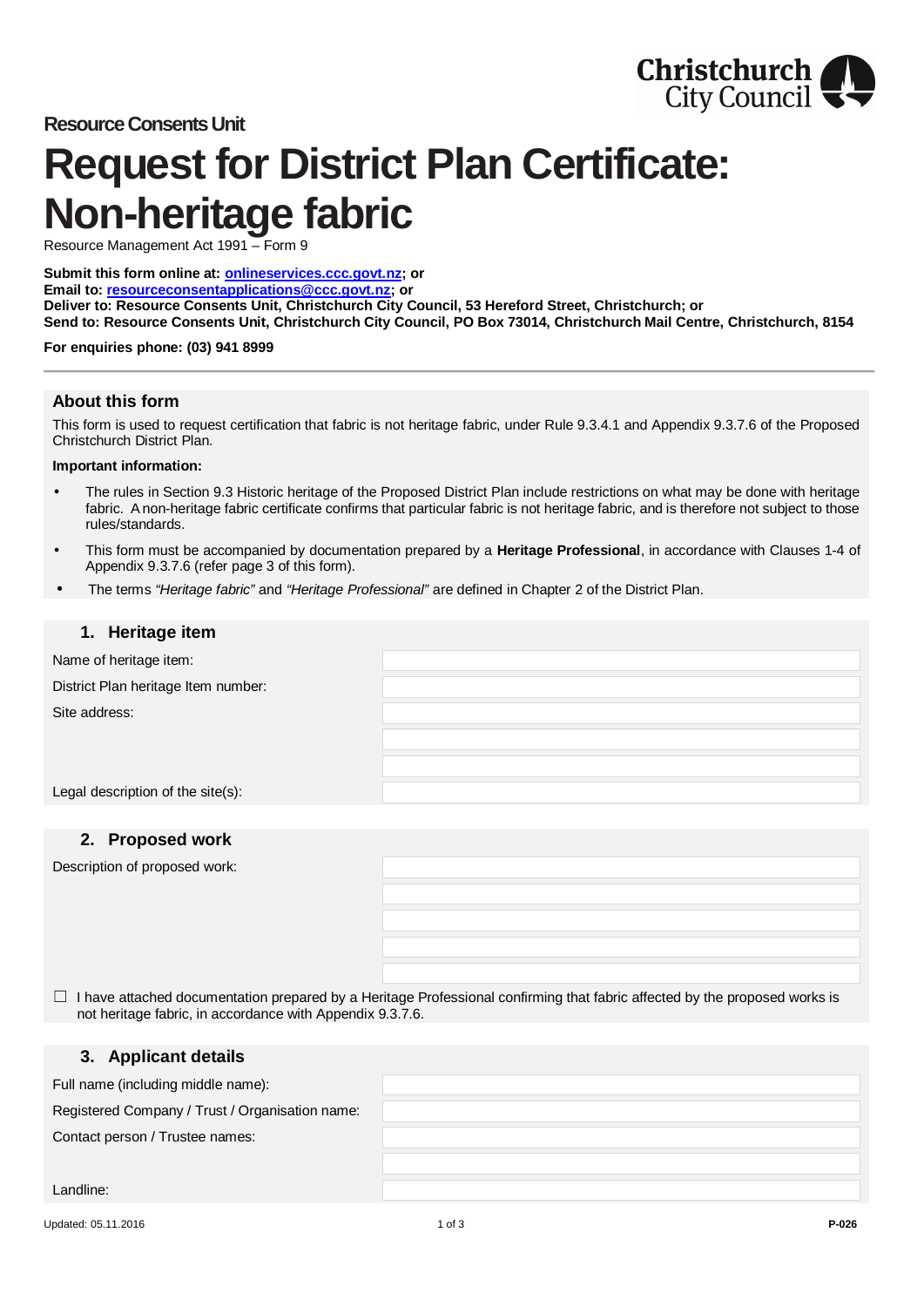| Mobile:                                                                       |       |  |  |
|-------------------------------------------------------------------------------|-------|--|--|
| Email:                                                                        |       |  |  |
| Postal Address:                                                               |       |  |  |
| Signature of Applicant: (Or person authorised to sign on behalf of Applicant) |       |  |  |
|                                                                               |       |  |  |
| Date:                                                                         | Name: |  |  |
|                                                                               |       |  |  |
| 4. Agent (if applicable)                                                      |       |  |  |
| Name:                                                                         |       |  |  |
| Name of firm:                                                                 |       |  |  |
| Landline:                                                                     |       |  |  |
| Mobile:                                                                       |       |  |  |
| Email:                                                                        |       |  |  |
| Postal Address:                                                               |       |  |  |

## **5. Privacy information**

The information on this form is required for the Council to process your request. All information submitted is required to be kept available for public record, therefore the public (including business organisations and other units of the Council) may view this application, once submitted. It may also be made available on the Council's website. If there is commercially sensitive information in your request please let us know. If you would like to request access to, or correction of, your details, please contact the Council.